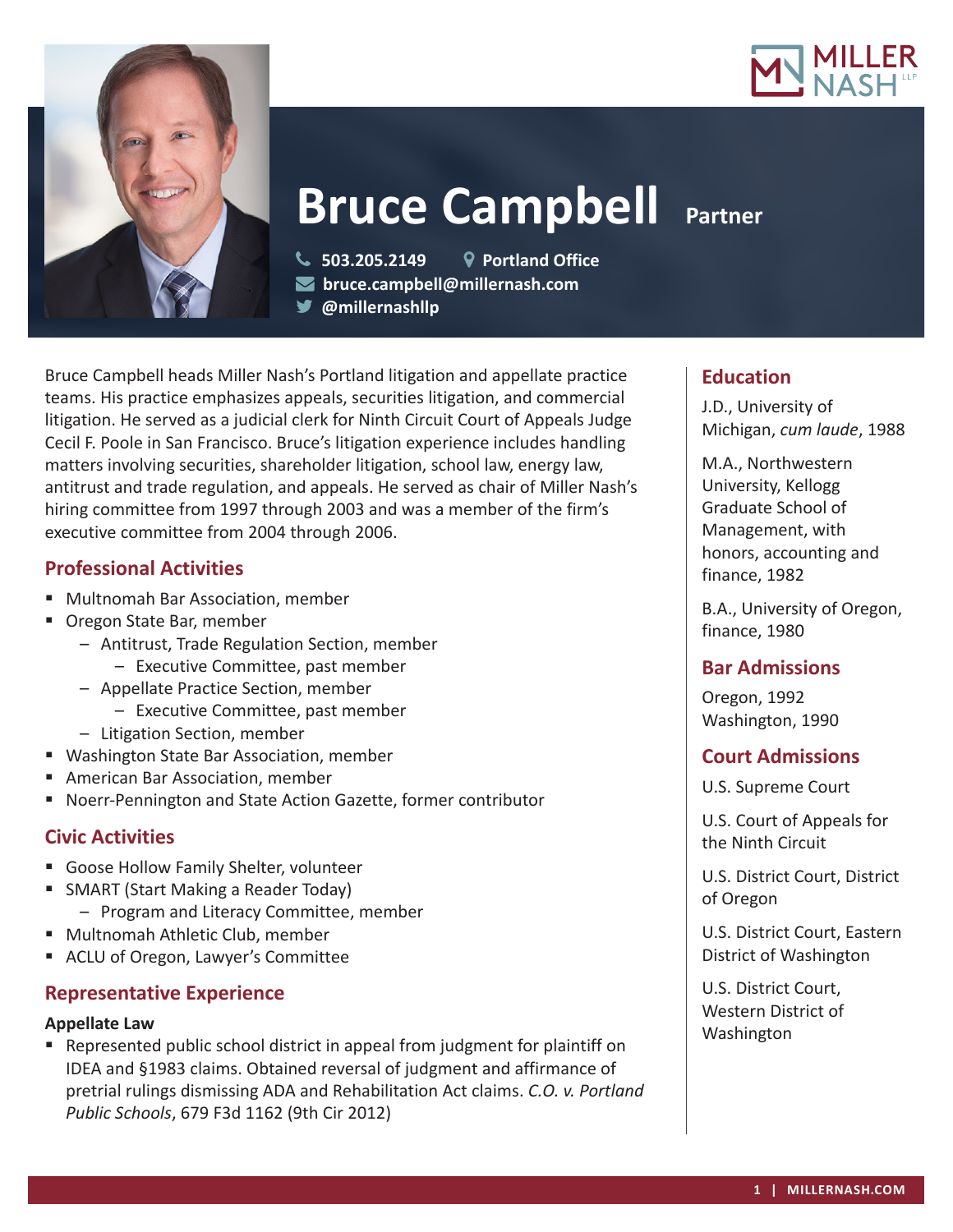

- Represented securities broker-dealer in appeal from order denying motion to compel arbitration. Court of Appeals reversed and directed trial court to compel arbitration. *Citigroup Smith Barney v. Henderson*, 241 Or App 65 (2011)
- Represented industrial property owner in appeal seeking insurance coverage for over \$20 million in environmental cleanup costs. Oregon Supreme Court reversed Court of Appeals, ruling that property owner is entitled to coverage under comprehensive general liability, bumbershoot, and marine insurance policies. *ZRZ Realty Co. v. Beneficial Fire and Cas. Ins. Co.*, 349 Or 117 (2010)
- Represented electric utility in appeal from order denying motion to compel arbitration. Court of Appeals reversed trial court, and ordered it to grant motion to compel arbitration. *Jeld-Wen, Inc. v. PacifiCorp*, 240 Or App 124 (2010)
- Represented electric utility in defense of \$80 million claim challenging increase to industrial users electric rates. Court of Appeals affirmed trial court's dismissal of all claims. *Klamath Off-Project Water Users v. PacifiCorp*, 237 Or App 434 (2010)
- Represented electric utility in defense of \$80 million claim challenging increase to industrial users electric rates. Court of Appeals affirmed trial court's dismissal of all claims. *Klamath Off-Project Water Users v. PacifiCorp*, 237 Or App 434 (2010)
- Coauthored amicus brief in Doe v. Medford School District, addressing public-entity rights as property owner and employer and state statutes concerning concealed weapons. *Doe v. Medford School District*, Or App 38 (2009)
- Represented utility in defense of employment discrimination lawsuit. Summary judgment for utility affirmed on appeal. *Phillips v. PacifiCorp*, 304 F Appx 527 (9th Cir 2008)
- Represented broker-dealer in appeal from pretrial dismissal of negligence claims. Oregon Supreme Court concluded that the broker-dealer did not have a special relationship with investor that permitted assertion of tort claims. *Boyer v. Salomon Smith Barney*, 344 Or 583 (2008)
- Represented defendant in appeal of \$1 million judgment based on jury verdict. Court of Appeals reversed judgment and remanded for new trial. *Cyberco Holdings, Inc. v. Con-Way Transp. Services*, 212 Or App 576, rev denied, 343 Or 366 (2007)
- Coauthored amicus brief in Washburn v. Columbia Forest Products concerning intersection of Oregon Medical Marijuana Act and federal law pertaining to controlled substances. *Washburn v. Columbia Forest Products* (2006)
- Successfully defended broker-dealer in arbitration, federal district court, and Ninth Circuit in action arising from options trading. *Nordahl Development Corp. v. Salomon Smith Barney*, 309 F Supp 2d 1257 (D Or 2004)
- Obtained reversal on appeal of \$1 million jury verdict on counterclaim for breach of contract. *Atlas Copco v. Karn*, 172 Or App 317, rev denied, 332 Or 316 (2001)
- Represented Louisiana-Pacific (respondent) on appeal from defense verdict in claim by State of Oregon for restitution of costs of suppressing forest fire. *Louisiana Pacific v. State*, 166 Or App 205 (2000)
- Represented Springfield School District (appellant) in appeal from judgment for defendant in public records act case. *Springfield School District v. Guard Publishing*, 156 Or App 176 (1998)

## **Litigation & Arbitration**

 Successfully challenged the National Women's Soccer League's minimum age rule in U.S. District Court as an illegal boycott in violation of federal antitrust law on behalf of 15-year-old professional soccer player Olivia Moultrie. Trial team obtained a temporary restraining order and a preliminary injunction in this landmark case, prohibiting the NWSL and its teams from boycotting Moultrie due to her age. Achievements also included securing favorable rulings on significant questions arising out of federal antitrust and labor law, including that the NWSL and its teams did not constitute a "single entity" for antitrust purposes and that Moultrie's claim